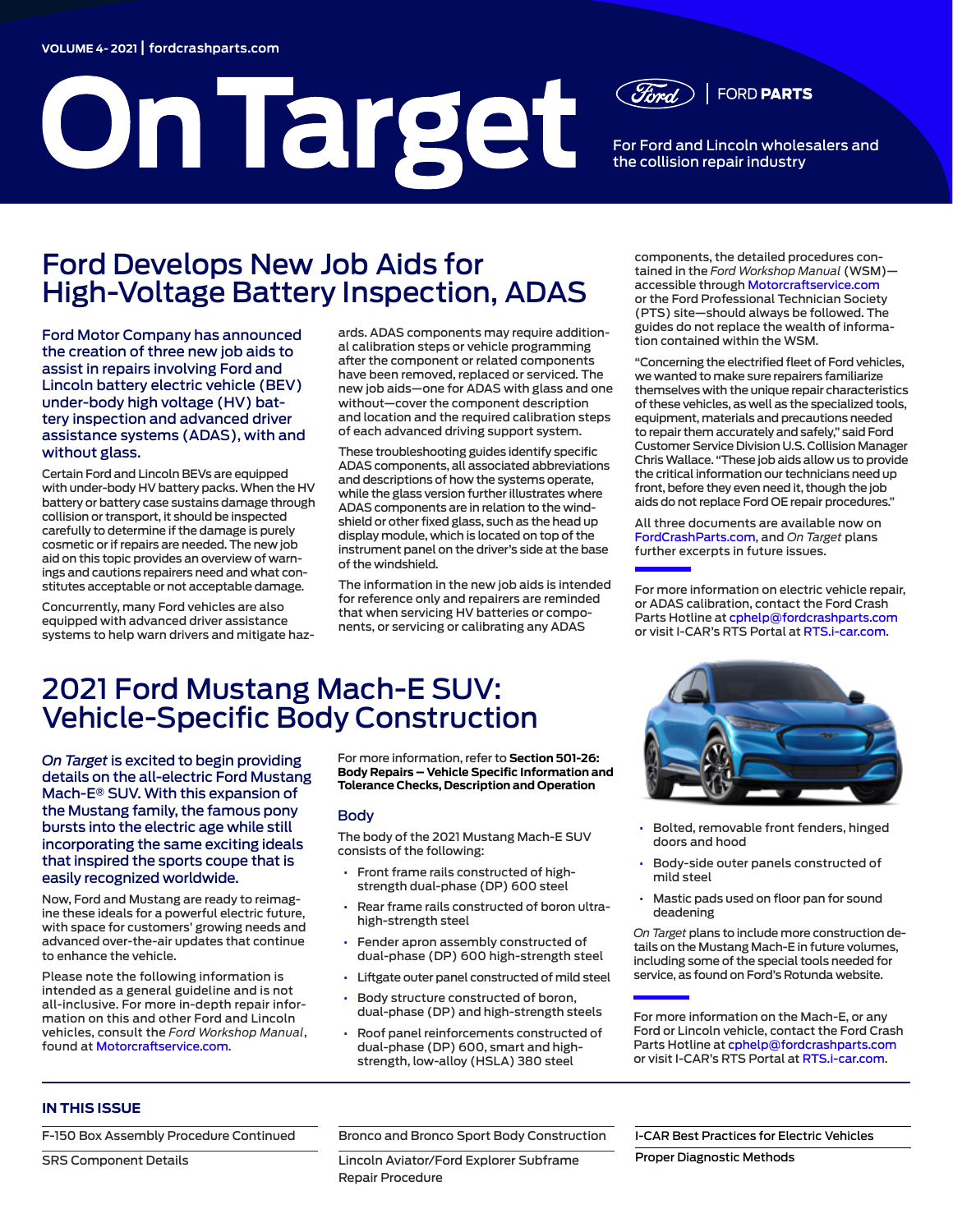# <span id="page-1-0"></span>More Body Details on Ford Bronco™ and Bronco Sport

*On Target* continues providing body construction details on both the all-new, full-sized Ford Bronco and the 2021 Bronco Sport SUV, this time focusing on the body-side inner panels for the Bronco Sport SUV, and the cowl panel, dash panel, front panels, aprons and side members for the Bronco.

Please note the following information is intended as a general guideline and is not all-inclusive. For more in-depth repair information on this and other Ford and Lincoln vehicles, consult the *Ford Workshop Manual*, found at [Motorcraftservice.com](https://www.motorcraftservice.com/Home/SetCountry?returnUrl=%2F).

For more information on both vehicles, refer to their specific entries found in **Section 501-26: Body Repairs – Vehicle Specific Information and Tolerance Checks, Description and Operation** and **Section 501-25: Body Repairs – General Information, Specifications.**

#### **BRONCO**

#### Cowl Panel and Dash Panel **(Figure 1)**

| Item | <b>Description</b>  | <b>Steel Type</b> |
|------|---------------------|-------------------|
|      | Upper cowl panel    | leetz bliM        |
| 2    | Cowl panel assembly | leetz bliM        |
| 3    | Dash panel Assembly | leetz bliM        |
|      |                     |                   |



#### Front Panels, Aprons and Side Members **(Figure 2)**

| Item | <b>Description</b>         | <b>Steel Type</b>                        |
|------|----------------------------|------------------------------------------|
|      | Fender apron brace (upper) | High-strength low-alloy (HSLA) 340 steel |
| 2    | Fender apron brace (lower) | High-strength low-alloy (HSLA) 340 steel |
| з    | Radiator support           | High-strength low-alloy (HSLA) 340 steel |
| 4    | Fender apron brace (lower) | High-strength low-alloy (HSLA) 340 steel |





#### **BRONCO SPORT SUV**

#### Body-Side Inner Panels **(Figure 3)**

| <b>Item</b> | <b>Description</b>           | <b>Steel Type</b>                        |
|-------------|------------------------------|------------------------------------------|
| 1           | B-pillar                     | Boron steel                              |
| 2           | Inner quarter panel          | Mild steel                               |
| 3           | Reinforcement                | Mild steel                               |
| 4           | Drain trough                 | Mild steel                               |
| 5           | Inner quarter reinforcement  | Mild steel                               |
| 6           | Wheelhouse inner             | High-strength low-alloy (HSLA) 500 steel |
| 7           | Reinforcement                | High-strength low-alloy (HSLA) 500 steel |
| 8           | Roof side reinforcement      | Boron steel                              |
| 9           | Roof side rail reinforcement | Boron steel                              |
| 10          | B-pillar inner               | Boron steel                              |
| 11          | A-pillar reinforcement       | Boron steel                              |
| 12          | A-pillar upper               | Dual-phase (DP) 800 steel                |
| 13          | A-pillar reinforcement       | High-strength low-alloy (HSLA) 500 steel |
| 14          | A-pillar                     | Boron steel                              |
| 15          | Rocker panel reinforcement   | Boron steel                              |
| 16          | A-pillar upper reinforcement | Boron steel                              |
| 17          | Filler panel                 | Boron steel                              |

*On Target* plans to include more construction details on the Ford Bronco and Bronco Sport SUV in future volumes, including sectioning guidelines.

For more information on the Bronco, Bronco Sport, or any Ford or Lincoln vehicle, contact the Ford Crash Parts Hotline at [cphelp@fordcrashparts.com](mailto:cphelp%40fordcrashparts.com?subject=) or visit I-CAR's RTS Portal at [RTS.i-car.com](http://RTS.i-car.com).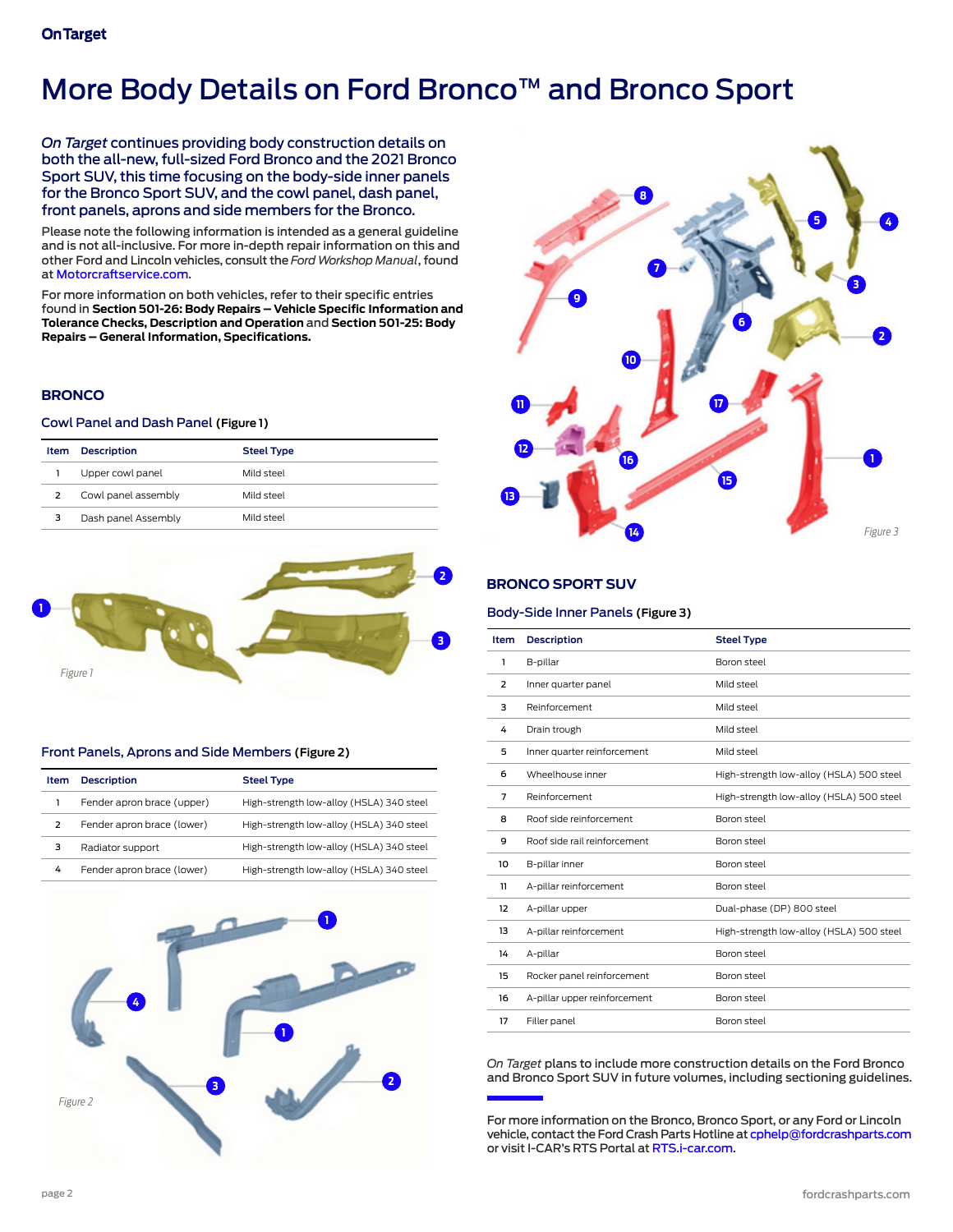## <span id="page-2-1"></span>2020–Current Lincoln Aviator / Ford Explorer: Front Subframe

In previous issues [\(2019 - Vol. 3](https://fordcrashparts.com/wp-content/uploads/2020/12/On-Target-2019-Vol.-3-FINAL-10-24-19.pdf), [2019 - Vol. 4](https://fordcrashparts.com/wp-content/uploads/2020/12/On-Target-2019-Vol4-12-18-19.pdf) and [2020 - Vol. 4\)](https://fordcrashparts.com/wp-content/uploads/2020/12/On-Target-2020-Vol.-4-FINAL-12-7-20.pdf), *On Target* included introductory repair information on the 2020 Lincoln Aviator/Ford Explorer. Here, we take an in-depth look at the multi-step repair process involved in removing the Aviator front subframe, following **Section 502-00: Uni-Body, Subframe and Mounting System, Removal and Installation.**

Please note that the following repair information and steps are intended as a guideline and are not all-inclusive. For more in-depth repair information on this and other Ford and Lincoln vehicles, consult the *Ford Workshop Manual*, found at [Motorcraftservice.com.](https://www.motorcraftservice.com/Home/SetCountry?returnUrl=%2F)

#### Special Tool(s) / General **Equipment**

- 303-050 (T70P-6000) Lifting Bracket, Engine
- 303-F070 Support Bar, Engine TKIT-1999A-F / LT TKIT-1999A-FM/FLM

**NOTICE:** Suspension fasteners are critical parts that affect performance of vital components and systems. **Failure of these fasteners may result in major service expense.** Use the same or equivalent parts if replacement is necessary. **Do not use a replacement part of lesser quality or substitute design.** Tighten fasteners as specified.

- **1. Measure the distance from the center of the hub to the lip of the fender with the vehicle in a level, static ground position (curb height).**
- **2. With the vehicle in NEUTRAL, position it on a hoist and then hold the steering wheel in the straight-ahead position with a suitable holding device (refer to Section 100-02).**
- **3. Remove the retainer and the upper radiator panel, then the bolts and suspension bar (torque: 22 lb. ft. / 30 Nm).**
- **4. Remove the following items:**



- Charge air cooler outlet pipe (**Section 303-12**)
- Coolant pump (**Section 303-03**)
- Coolant pipe bracket retaining bolts (torque: 97 lb. in. / 11 Nm)
- Intake manifold bracket retaining bolts (torque: 97 lb. in. / 11 Nm)
- Intake manifold bracket
- Wiring harness retainers
- Coolant pipe bolts (torque: 97 lb. in. / 11 Nm)

Position the coolant pipe aside and, if equipped, disconnect the vacuum tubes, detach the retainer and position the vacuum tubes aside.

**WARNING: Do not reuse steering column shaft bolts. This may result in fastener failure and steering column shaft detachment or loss of steering control. Failure to follow this instruction may result in serious injury to vehicle occupant(s).**

- **5. Remove and discard steering column shaft bolt (torque: 22 lb. ft. / 30 Nm).**
	- Separate the steering column shaft coupler from the electronic power assist steering (EPAS) gear.
- **6. Remove the engine front cover bolts (torque: Stage 1: 177 lb. in. / 20 Nm / Stage 2: 45°).**
- **7. Using two M8 x 1.25 x 105 mm bolts and two washers, install the special tools to the engine (303-050 (T70P-6000) Lifting Bracket, Engine). [Figure 1]**
- **8. Install special service tool: 303-F070 Support Bar, Engine. [Figure 2]**



*On Target* plans to continue this repair process in future volumes.

For questions on this or the proper repair of any Ford or Lincoln vehicle, contact the Ford Crash Parts Hotline at **cphelp@fordcrashparts.com.** 

## <span id="page-2-0"></span>SRS Airbag and Seatbelt Pretensioner System Component Descriptions and Definitions

*On Target* continues its detailed look at the first of many sections covering Supplemental Restraint Systems (SRS) from the *Ford Workshop Manual*—**Section 501-20B**—which includes a comprehensive list of component descriptions and definitions.



Please note the following information is intended as a general guideline and is not all-inclusive. For more indepth repair information on this and other Ford and Lincoln vehicles, consult the *Ford Workshop Manual*, found at [Motorcraftservice.com.](https://www.motorcraftservice.com/Home/SetCountry?returnUrl=%2F)

**Section 501-20B: Supplemental Restraint System – Description and Operation**

#### **COMPONENT DESCRIPTIONS**

#### Front Impact Severity Sensor

The front impact severity sensors measure acceleration (g-rate) and are hardwired to the restraints control module (RCM). Mounting positioning and orientation are critical for correct operation of the front impact severity sensors.

#### Occupation Classification System (OCS)

The OCS is found only on the front passenger seat. The OCS classifies the size of the front passenger seat occupant.

The OCS is comprised of a silicone gel-filled bladder mounted between the seat cushion foam and pan, an occupant classification system module (OCSM), which is mounted to the seat frame, and a pressure sensor that is internal to the OCSM. Pressure is applied to the OCS bladder when weight of any occupant or object in the front passenger seat is present. The pressure is then transferred through a tube and sensed by the OCS pressure sensor and OCSM. The components of an OCS bladder system (bladder, tube and OCSM with integrated pressure sensor) are serviced as an assembly, and the OCS bladder system is serviced as a kit with the seat cushion and seat heater mat (if applicable).

*On Target* will continue to examine SRS components and operation in upcoming volumes.

For questions on this or the proper repair of any Ford or Lincoln vehicle, contact the Ford Crash Parts Hotline at [cphelp@fordcrashparts.com](mailto:cphelp%40fordcrashparts.com?subject=).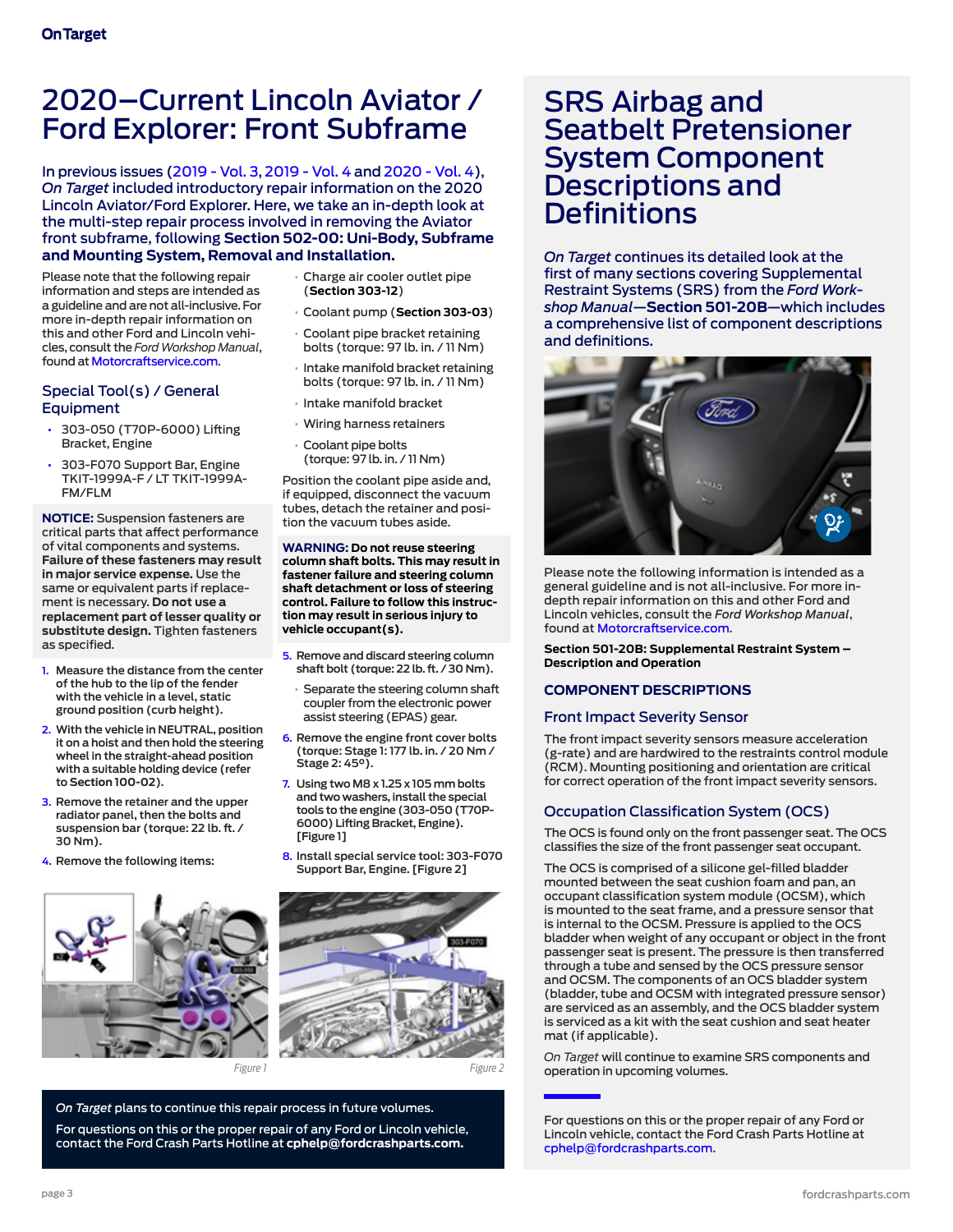# Getting Back on Track: 2021 in Review

#### As 2021 winds down, we look back at some of the main stories *On Target* covered during the year.

[The first volume,](https://fordcrashparts.com/wp-content/uploads/2021/04/On-Target-2021-Vol.1-FNL-3-31-21.pdf) released in early spring. introduced vehicle-specific body construction details on the Ford Bronco Sport SUV, and contained additional repair information on such topics as: body-sectioning guidelines for the Lincoln Corsair®; details on the supplemental restraint system airbag and seatbelt pretensioner system; and an overview of the lane keeping system message center. Volume 1 also highlighted two new *[Collision Report](https://fordcrashparts.com/collision-repair-videos/)* videos featuring updates to the F-Series bedside replacement repair and an overview of the Motorcraft® service site. In addition, the Automotive Anti-Counterfeiting Council [\(A2C2\)](https://a2c2.com/) released its [white](https://www.a2c2.com/sites/default/files/A2C2_WHITEPAPER_FINAL(Nov2020).pdf)  [paper](https://www.a2c2.com/sites/default/files/A2C2_WHITEPAPER_FINAL(Nov2020).pdf) detailing the growing problem of counterfeit automotive parts sold through online resources.

Summer saw the release of [Volume 2](https://fordcrashparts.com/wp-content/uploads/2021/08/On-Target-2021-Vol.-2-FNL-RV-8-27-21.pdf), which included a new Ford position statement on [bumper fascia repair with ad](https://fordcrashparts.com/wp-content/uploads/2021/06/Ford_Bumper-Fascia-Position-Statement_FNL_Updated-6-28-21.pdf)[vanced driver assistance systems \(ADAS\)](https://fordcrashparts.com/wp-content/uploads/2021/06/Ford_Bumper-Fascia-Position-Statement_FNL_Updated-6-28-21.pdf) that noted paint repairs can only be made if the material thickness does not exceed 12 mils (300 microns) and any bumper fascia damage that requires substrate repairs must be replaced. Ford also released three additional *[Collision Rep](https://fordcrashparts.com/collision-repair-videos/)ort* videos: the

dangers of counterfeit parts; ADAS camera calibration after windshield replacement; and the clear difference original equipment glass makes. Ford also unveiled a new, complete build procedure for the F-150 full-box assembly, and I-CAR® detailed a [Ford EV course package](https://www.i-car.com/s/product-detail?productId=a1R1I000003fBOxUAM) that combines all eight courses meant to prepare technicians for electric vehicles.

[Volume 3](https://fordcrashparts.com/wp-content/uploads/2021/10/On-Target-2021-Vol.-3-FINAL-9-29-21.pdf)—distributed in the fall—noted the collaboration between Ford and State Farm and that Ford Certified Collision Network ([FCCN](https://collision.ford.com/fordcertifiedcollisionnetwork)) shops can now be found using the [State Farm Select Service® Repair](https://www.statefarm.com/claims/claims-help/auto/repair-services)  [Assistant Locator.](https://www.statefarm.com/claims/claims-help/auto/repair-services) The issue also detailed updates to Ford diagnostic scanning equipment and software, available through [rotunda.service-solutions.com](https://rotunda.service-solutions.com/en-US/Pages/Home.aspx), with the PROMO CODE: **OnTarget** able to be utilized for \$250 off of your order (active through March 31, 2022).

New and past issues of *On Target* are available on [FordCrashParts.com](https://fordcrashparts.com/on-target/), [OEM1stop.com](https://www.oem1stop.com/content/ford), and I-CAR's RTS Portal at [RTS.i-car.com.](https://rts.i-car.com/)

*On Target* plans to produce four new volumes —detailing critical, OEM-approved repair procedures and other important information—in 2022.

## CREF Announces Spring 2022 Career Fair Schedule

The [Collision Repair Education Foundation](https://www.collisioneducationfoundation.org/)  [\(CREF\)](https://www.collisioneducationfoundation.org/) is preparing for a full slate of Transportation Career Fair events next spring. CREF expects the 13 events will be attended by over 10,000 students interested in careers in the automotive service industry. For more information, email [Tiffany.Bulak@ed-foundation.org](mailto:Tiffany.Bulak%40ed-foundation.org?subject=).

#### Spring 2022 Schedule

| Jan. 21 | Pittsburgh, PA           |  |  |
|---------|--------------------------|--|--|
| Feb. 4  | North & South Carolina   |  |  |
| Mar. 4  | Oklahoma City, OK        |  |  |
| Mar. 4  | Detroit, MI              |  |  |
| Mar. 11 | Chicago, IL              |  |  |
| Mar. 25 | Indianapolis, IN         |  |  |
| Apr. 8  | Tulsa, OK                |  |  |
| Apr. 19 | Atlanta, GA              |  |  |
| Apr. 19 | Austin / San Antonio, TX |  |  |
| TBD     | Tampa / Orlando, FL      |  |  |
| TBD     | Miami, FL                |  |  |
| TBD     | Columbus, OH             |  |  |
| TBD     | Dallas, TX               |  |  |

# <span id="page-3-0"></span>More Details on Proper Vehicle Diagnostic Methods

In an earlier issue [\(Vol. 2 - 2021\)](https://fordcrashparts.com/wp-content/uploads/2021/08/On-Target-2021-Vol.-2-FNL-RV-8-27-21.pdf), *On Target* detailed how to check circuits by back-probing a connector. In this installment, we look at circuit analysis using jumper wires, making voltage-drop measurements and parameter identification.

Please note that the following steps (using the 2020 F-150 as an example) are intended as a general guideline and are not all-inclusive. For more in-depth repair information on this and other Ford and Lincoln vehicles, consult the *Ford Workshop Manual* at [Motorcraftservice.com](https://www.motorcraftservice.com/Home/SetCountry?returnUrl=/).

**Diagnostic Methods, Section 100-00: General Information – Description and Operation**

#### Effective Diagnostic Methods

**Note:** Do not use this document in place of Ford-prescribed Symptom-Based Diagnostics or Workshop Manual Diagnostics. Diagnostic methods are intended to provide Ford vehicle diagnostic information only for support of Ford-prescribed diagnostics.

The following diagnostic process is critical for consistently successful diagnoses. Random methods work inconsistently and often lead to multiple repairs. Ford diagnostics assume the vehicle concern described by the test title is currently present. Exceptions to this rule are noted in each test. Do not replace modules or other components as directed by a diagnostic if the concern is not present at the time of testing.

#### Circuit Analysis Using Jumper Wires (Creating Substitute Circuits)

Jumper wires may be employed for circuit analysis if the following cautions are carefully observed:

- Always use fused jumper wires—the recommended universal-testing jumper wire fuse is 5 amperes or less; larger fuse ratings should be used only when the load requires them.
- Use flex probes or equivalent to prevent connector terminal damage.
	- » Flex probes are not intended to carry high current (greater than 5 amperes). Do not use them to connect power for cooling fans, blower motors or other high-current devices.
- Follow diagnostic test directions carefully when using jumper wires to avoid component or harness damage caused by incorrect jumper connections.
- Never repair a circuit by adding a new wire in parallel to the old one (overlaying the circuit) without fully understanding what caused the circuit to fail. Always find, examine and repair the fault to correct the root cause and to repair any adjacent wiring that has been damaged.

#### Making Voltage-drop Measurements

A voltage-drop test measures the loss of power or voltage in a circuit. Losses can be measured on the ground or power (negative or positive) circuits of any device.

Measuring voltage-drop requires:

- A voltmeter connected at the beginning and end of the suspect circuit.
- An operating, or attempting to operate, circuit. Power must be on and available to flow.
- The polarity of the voltmeter lead connections should follow conventional current flow.
- A zero-volt reading indicates bad voltmeter connections or the component has not been turned on.
- A small amount of voltage indicates normal circuit loss. In 12-volt circuits, this is usually less than 0.5 volts (expect less than 5 percent of circuit operating voltage).
- » Voltage indications greater than 0.5 volts indicate abnormal voltage loss. Abnormally high voltage drop indicates bad wires or connectors are causing high circuit resistance.

*On Target* plans to include more on proper diagnostic methods in future volumes.

For questions on proper diagnostic methods, or the repair of any Ford or Lincoln vehicle, contact the Ford Crash Parts Hotline at [cphelp@fordcrashparts.com](mailto:cphelp%40fordcrashparts.com?subject=) or visit I-CAR's RTS Portal at [RTS.i-car.com](http://RTS.i-car.com).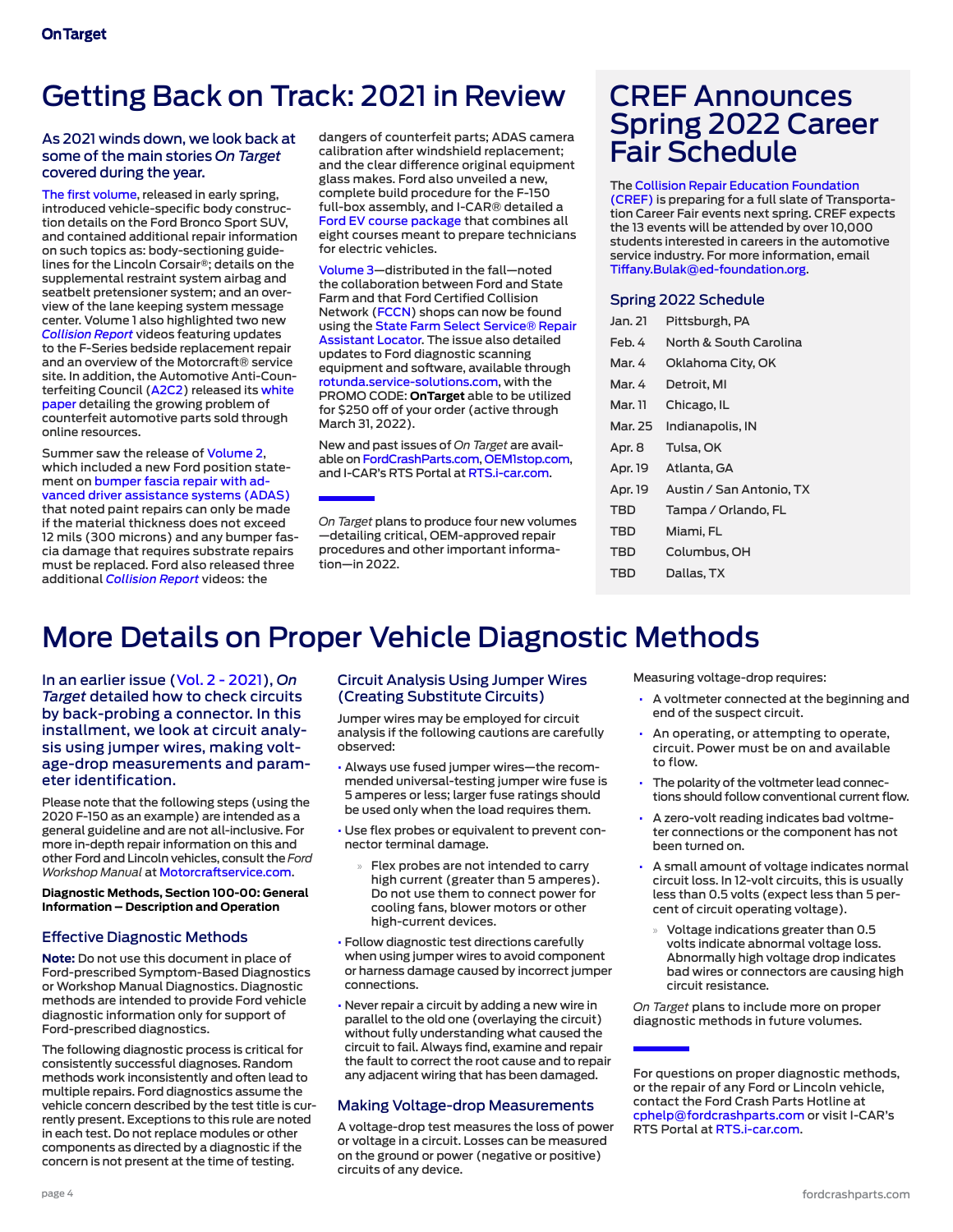# <span id="page-4-0"></span>Ford F-150 Full Box Assembly Build Procedure

*On Target* continues with the new procedure on assembling an entire box assembly for the 2015 – 2020 Ford F-150®. For the first two installments on this procedure, please see *On Target*, [2021 - Vol. 2](https://fordcrashparts.com/wp-content/uploads/2021/08/On-Target-2021-Vol.-2-FNL-RV-8-27-21.pdf) and [2021 - Vol. 3.](https://fordcrashparts.com/wp-content/uploads/2021/10/On-Target-2021-Vol.-3-FINAL-9-29-21.pdf)

This comprehensive procedure combines all 13 individual repair procedures—noted in the *Ford Workshop Manual* under **Section 501-30: Rear End Sheet Repairs**—into a chronological, step-by-step order. This specific build procedure can be found in **Section 501-30: Rear End Sheet Metal Repairs, General Procedures, Pickup Bed Assembly**, and is available on [Motorcraftservice.com.](https://www.motorcraftservice.com/Home/SetCountry?returnUrl=/)

[8-foot pickup bed shown. 5.5-foot and 6-foot pickup beds similar.]

**1. Using 80–120-grit sandpaper, sand to remove the e-coat and clean the outer edges of the front panel on both sides and the inner edges of the front panel extensions. Apply metal bonding adhesive to the outer edges of the front panel (on both sides) and install, properly position and clamp the front panel extensions, using locking pliers.**

- **2. Using a 6.5 mm drill bit, drill guide holes and then install the necessary blind rivets:**
	- **1. W702512-S900C**
	- **2. W707638-S900C**
	- **3. W708777-S900C**

[Figure 1]



**3. On both rear edges of the inner side panel, use 80–120-grit sandpaper to remove the e-coat and clean, and apply metal bonding adhesive. Then, on both sides, install, properly position and clamp the corner reinforcements.** **NOTE:** To help ensure correct pickup bed component alignment, all steps must be performed working from a solid, stable and level support base.

The previous step included installing and properly clamping the front panel into position, drilling guide holes and installing the necessary blind rivets (part number W707638-S900C).

- **4. Drill guide holes and install the necessary blind rivets:** 
	- **1. W702512-S900C**
	- **2. W707638-S900C**
	- **3. W708777-S900C**

[Figures 2 and 3]



- **5. Using 80–120-grit sandpaper, remove the e-coat and clean both inner side panels, inner wheel well and the corner reinforcements, as well as the outer body-side panel on both sides.**
- **6. On both sides of the outer body-side panel, install locally obtained NVH patches.**

This now prepares the emerging box assembly to be fitted with the outer body-side panels, which will be covered in the next installment of *On Target*.

Questions on this, or the proper repair of any Ford or Lincoln vehicle, can be sent to [cphelp@fordcrashparts.com](mailto:cphelp%40fordcrashparts.com?subject=).

## Ford Returns to Collision Trade Shows



*Attendees of the 2021 NORTHEAST Show—held in mid-September this year—inspect the new Ford Bronco display, which highlights the vehicle-specific body components and their compositional makeup.*



*Ford Collision Marketing Manager Dean Bruce (center) interacts with attendees in the Ford Collision display in the Upper South Hall of the 2021 SEMA Show.*

The COVID-19 pandemic and resulting shutdowns disrupted many industries and schedules for 2020, including various trade shows, meetings and events. For 2021, Ford Motor Company was proud to be able to attend in person—for the first time in over a year the 2021 NORTHEAST® Automotive Services Trade Show, in Secaucus, New Jersey, and the 2021 SEMA® Show in Las Vegas, Nevada.

Though some level of uncertainty remains regarding trade shows and public gatherings in the future, Ford currently plans to attend both shows in 2022, with the NORTHEAST® Show planned for March 18–20, 2022, and the SEMA® Show planned for November 1–4, 2022. For more information, visit [aaspnjnortheast.com](http://aaspnjnortheast.com) and [semashow.com.](http://semashow.com)